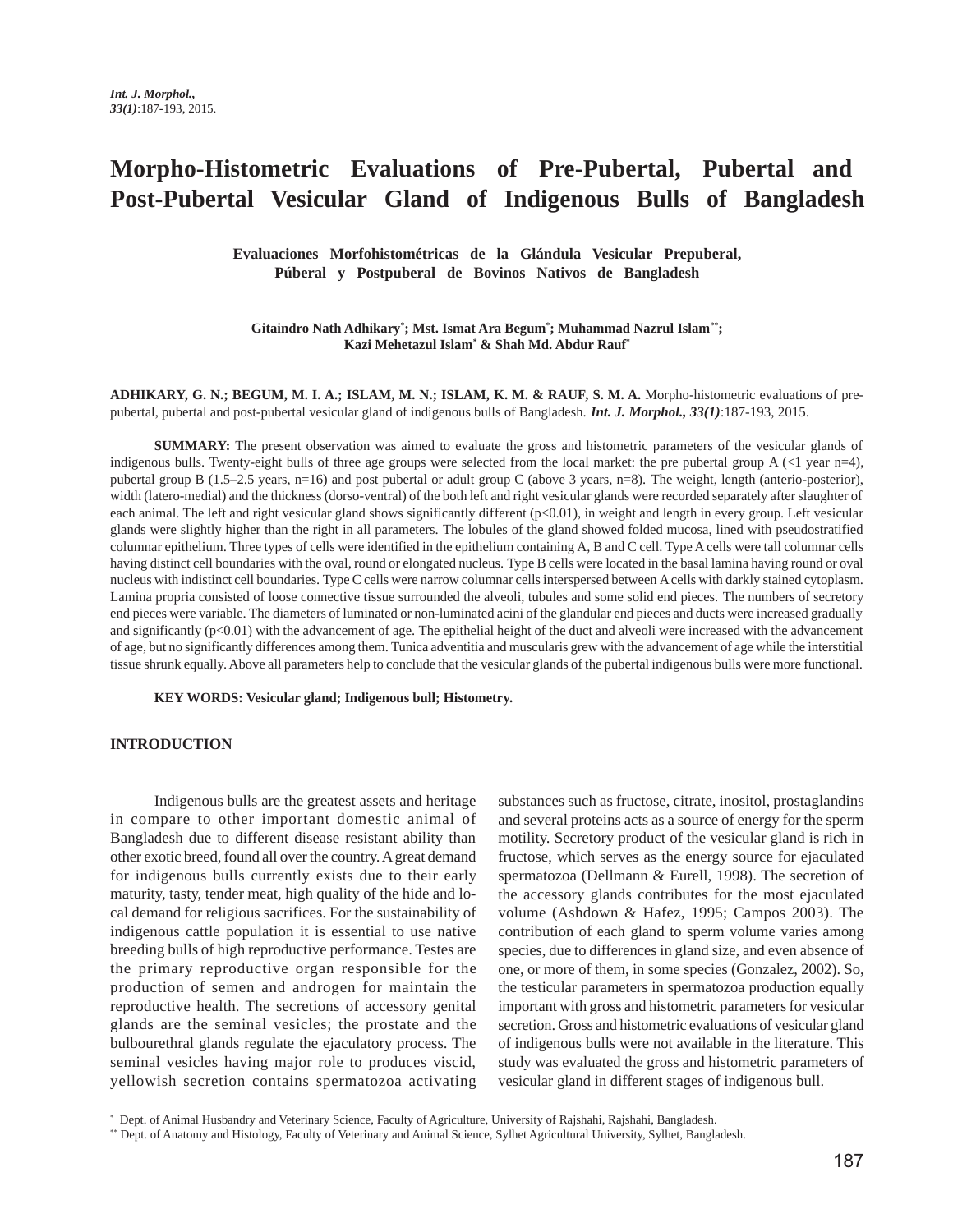### **MATERIAL AND METHOD**

The experiment was conducted in the laboratory of the Department of Anatomy & Histology, Sylhet Agricultural University, Bangladesh from July 2012 to June 2014. Twentyeight bulls of three age groups were selected from the local market before Muslim sacrifice on the year round: the prepubertal Group A (below 1 year n=4), pubertal Group B (1.5 to 2.5 years, n=16) and post pubertal or adult Group C (above 3 years, n=8). The age was determined based on tooth eruption patterns (Getty, 1975). The animals were reared in animal shed of Sylhet Agricultural University. The bulls were kept individually in the stall and fed with ad libitum balanced ration for 4 weeks. Ante mortem examination of bulls was done before slaughter. The vesicular gland (right and left) was examined in situ position and the gross morphological parameters were recorded. The Vernier calipers and nonstretchable nylon thread were used in the measurements of length (anterio-posterior), width (latero-medial) and the thickness (dorso-ventral) of the both left and right vesicular glands were recorded separately of each animals in this study. The weight of the gland measured by digital electronic balance. The gland then cut into several pieces and collected few pieces of several areas for microscopic study. A part of each cut tissue samples were fixed in more than 20 times the volume of each in Bouin's fixatives for 24 hour, dehydrated in series of submerging progressively more concentrated ethyl alcohol (70%, 80%, 90%, 95%, 100%). The tissues were kept for 3 hours in each grade of ethyl alcohol. Tissues were then transferred in a hydrophobic clearing agent, xylene in two changes to remove the ethyl alcohol. In both cases the tissues were kept for 40 minutes. Infiltrated the tissues through 2 changes of liquid paraffin in the micro oven taking 2 hours in each step to removethe xylene from tissues. When the tissues were dehydrated, cleared and infiltrated, they were placed in liquid paraffin for embedding, which were then allowed for hardening. This was achieved by cooling in the room temperature.

The hardened tissue blocks containing the tissue samples were then sectioned at 6 micron thickness using microtome (Microm GmbH, type HM 325, Germany) and the sections were floated in a water bath at 45 degree Celsius for flatten out on water. Then floated sections picked up carefully with clean slides, which have been smeared with Mayer's egg albumin and dried in the slide warmer. The successful sections were chosen and to ensure the different position of tissue about every 21st section, the tissue examined were not in the same portion.

The sectioned tissue were deparaffinized by transferring them through xylene for two changes; 15 minutes

188

in each case. Then these were transferred through descending grade of alcohol (100%, 95%, 90%, 80%, 70%). Afterward these were passed through the normal water and distilled water. Tissues were stained with Hematoxylin and Eosin (Gridly, 1960). The tissue then dehydrated by transferring through baths of progressively more concentrated ethyl alcohol (70%, 80%, 90%, 95%, and 100%) and passed through xylene. Each slide was clean- blotted and mounted in Canada balsam under a cover slip. Four slides with four tissue sections in each slide made up per tissue sample were prepared for each bull.

The microscopic evaluation of vesicular gland included thickness of tunica adventitia, thickness of tunica muscularis, thickness of interstitial tissue, diameter of the luminated, non-luminate acini and epithelial height of the glandular end pieces, diameter of the duct and epithelial height of the duct. The data generated from this experiment were processed for further analysis. Mean value, standard error (SE) and correlations were estimated using the software Statistical Analysis System.

#### **RESULTS AND DISCUSSION**

The vesicular glands of indigenous bull were located on the dorso-lateral aspect of the neck of the urinary bladder (Fig. 1). It was lateral to the ampulla of vas deferens (Fig. 1) and the beginning part of the pelvic urethra. The glands were paired, compact and lobular. Its surface covered by a thick capsule of fibrous connective tissue. The lobulation of vesicular glands were distinct (Figs. 2A and 2B). These observations of the vesicular gland corroborate with the findings of bull (Getty, 1986; Nunez, 1993; Neves *et al*., 2013). At the junction of left and right vesicular gland with the union of ampulla and urethra a small area of fibrous cord present for connecting the gland. From the pre pubertal stage to adult or post pubertal the sizes become larger and lobulation become very much distinct. It was the similar observations of Asdell (1955), in bovines. Although Chandrapal (1976) reported that tubular shape with swollen ends in the neonatal and elongated with lobulations present in the pubertal buffaloes. This may be due to the species variation.

The gross morphological parameters of the vesicular gland of indigenous bull presented in Table I. In the prepubertal bull, the average weight, length, width and thickness were 3.87±0.15 g, 4.27±0.41 cm, 0.75±0.07 cm and 0.72±0.03 cm in the left vesicular gland and 3.71±0.21 g, 4.01±0.37 cm, 0.75±0.06 cm and 0.68±0.01 cm in the right were respectively. In the pubertal bull, the average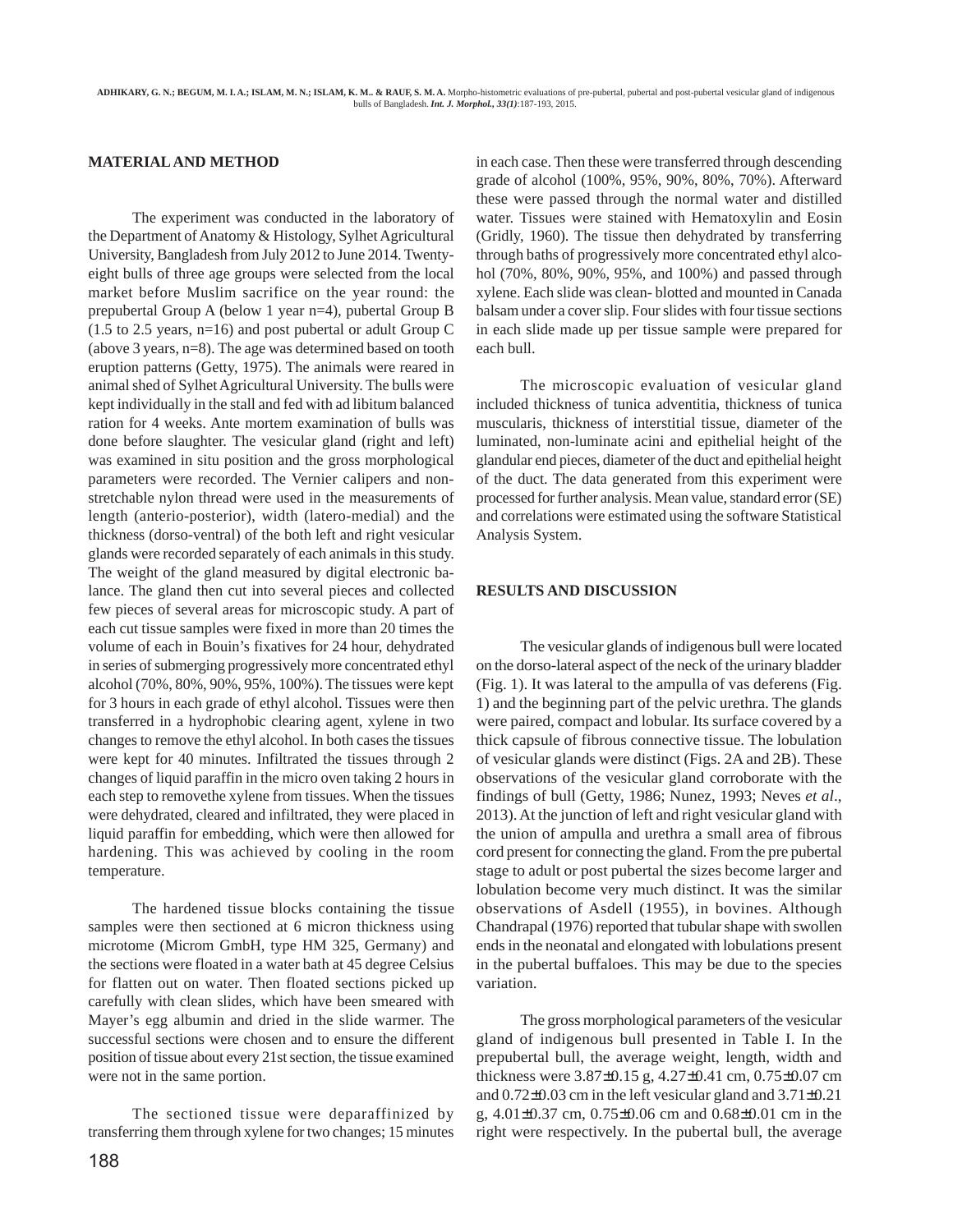**ADHIKARY, G. N.; BEGUM, M. I. A.; ISLAM, M. N.; ISLAM, K. M.. & RAUF, S. M. A.** Morpho-histometric evaluations of pre-pubertal, pubertal and post-pubertal vesicular gland of indigenous bulls of Bangladesh. *Int. J. Morphol., 33(1)*:187-193, 2015.

| S1n | <b>Parameters</b> | <b>Pre pubertal</b>           |                             | Pubertal           |                    | Post pubertal    |                   |
|-----|-------------------|-------------------------------|-----------------------------|--------------------|--------------------|------------------|-------------------|
|     |                   | Left                          | Right                       | Left               | Right              | Left             | Right             |
|     | Weight $(g)$      | $3.87 + 0.15**$               | $3.71\pm0.21**$             | $13.82 \pm 2.07**$ | $12.65 \pm 2.00**$ | $20.37 + 1.45**$ | $18.58\pm1.46**$  |
|     | Length (cm)       | $4.27+0.41**$                 | $4.01\pm0.37**$             | $7.55\pm0.36**$    | $7.23 \pm 0.38**$  | $9.18\pm0.70**$  | $8.86 + 0.60**$   |
|     | Width (cm)        | $0.75 \pm 0.07$ <sup>NS</sup> | $0.75 \pm 0.06^{NS}$        | $1.95 \pm 0.10**$  | 1.90+0.10**        | $2.52+0.15**$    | $2.33+0.34**$     |
|     | Thickness (cm)    | $0.72 \pm 0.03^{NS}$          | $0.68 \pm 0.01^{\text{NS}}$ | $1.41 + 0.11**$    | 1.28±0.10**        | 1.58±0.09**      | $1.51 \pm 0.07**$ |

Table I. Gross morphological parameters of vesicular gland (Mean±SE) in indigenous bull from pre pubertal to adult stage (n=24).

Asterisk (\*) indicates significant difference (\*p<0.05, \*\*p<0.01 and NS= non significant)



Fig. 1. Photomicrograph showing seminal vesicular (S) gland of prepubertal (PrP) bull vas deferens (VD), urinary bladder (UB), prostate gland (P), pelvic urethra (PU) and bulbo urethral (B) gland.



Fig. 2. The seminal vesicular gland (S) of pubertal (Pu) (Fig. 2A) and post pubertal (PoP) (Fig. 2B) stage showing right and left testis having multiple lobulation.

weight, length, width and thickness were13.82±2.07 g, 7.55±0.36 cm, 1.95±0.10 cm and 1.41±0.11 cm in the left vesicular gland, and 12.65±2.00 g, 7.23±0.38 cm, 1.90±0.10 cm and 1.28±0.01 cm in the right were respectively. In the adult bull, the average weight, length, width and thickness were 20.37±1.45 g, 9.18±0.70 cm, 2.52±0.15 cm and 1.58±0.09 cm in the left vesicular gland and 18.58±1.46 g, 8.86±0.60 cm, 2.33±0.34 cm and 1.51±0.07 cm in the right were respectively (Table I). This result indicates that the left and right vesicular gland significantly different in weight and length in the present study. Left vesicular glands were slightly higher than the right in all parameters. This may be due to the usual variation, but no such available report in the literatures. The weight, length, width and thickness of the pre pubertal vesicular gland grew at very first to become pubertal stage than the pubertal to adult. The weight, length,

width and thickness of left and right vesicular gland of pubertal and post pubertal group were significantly increased in the present study. These observations were similar to the results of Kundu (1980) and Gupta *et al*. (1993).

The lengths of the left and right vesicular gland were 7.55±0.36 cm and 7.23±0.38 cm in pubertal indigenous bull, 9.18±0.70 cm and 8.86±0.60 cm in the post pubertal or adult bull. This observation was dissimilar from the statement of Getty (1975) in bull, stated that the length of the vesicular gland was 10-12 cm and breadth 3 cm. The present study was observed smaller and it may be the developmental status of indigenous bull of Bangladesh. The length and breadth of vesicular gland were 8.58 cm and 2.41 cm in indigenous adult bull of Bangladesh, were mostly similar to the present study (Rahman *et al*., 2010).

Histologically, the vesicular gland of indigenous bull was a lobulated compound tubulo-alveolar gland. It was described as Murrah bull (Sudhakar *et al*., 1986) and goats (Kundu). Each lobule consisted of tunica mucosa comprising lamina epithelialis and lamina propria, tunica muscularis and tunica adventitia. All three layers were similar to the description in different domestic animals (Trautmann & Fiebiebiger, 1957; Dellmann & Wrobel, 1976; Sudhakar *et al*.). The lobule of the gland showed folded mucosa, lined by the pseudostratified columnar epithelium. The central collecting sinus of each lobule had similar pseudostratified epithelium into which open the glandular tubes (Dellmann & Eurell). Three type of cells were identified in the pseudostratified epithelium containing A, B and C. It was also described earlier in goat (Yao & Eaton; Wrobel, 1970; Gupta & Singh, 1982; Plöen, 1980;) sheep (Skinner *et al*., 1968; Singh *et al*., 1980) and buffalo (Sudhakar *et al*.).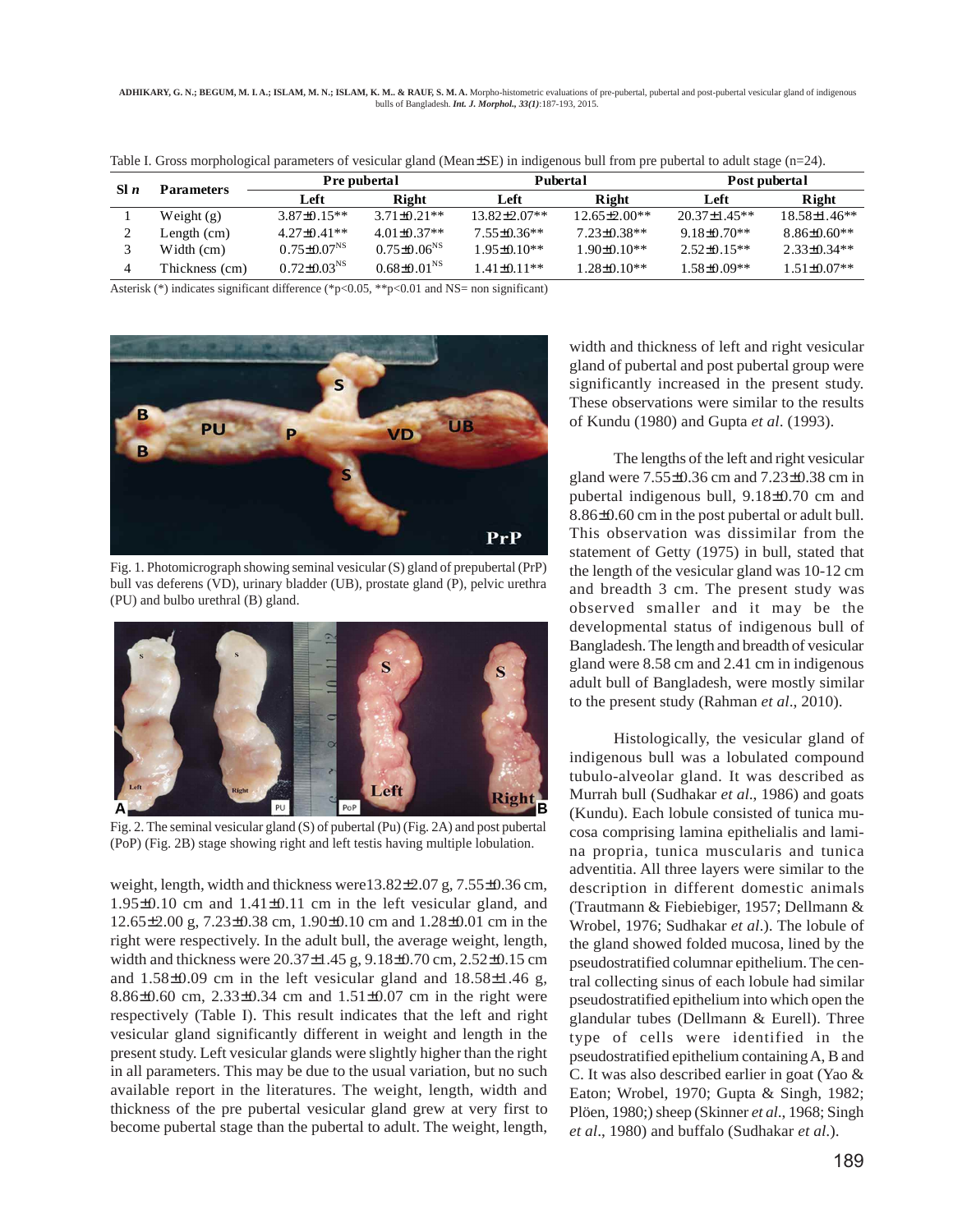Type A cells were tall columnar cells having distinct cell boundaries with the oval, round or elongated nucleus. The cytoplasm of the cells were finely granular and faintly eosinophilic cytoplasm, but the apical border it became slightly basophilic in nature in the present study. This also the similar observation of Gaddi goats (Archana *et al*., 2009) stated that the late pre- pubertal Gaddi goats contained eosinophilic cytoplasm which stained relatively more darkly in the apical region. Type B cells were located in the basal lamina in between the type A cells having round or oval nucleus with indistinct cell boundaries. The shape of the cell was spherical and their cytoplasm was clear as described in goat (Archana *et al*.). Type C cells were narrow columnar cells interspersed between A cells with darkly stained cytoplasm with hyperchromic nuclei. They were fewer than the type A and B cells. The observation of type C cells were numerous in the pre pubertal bull, but rarely existed in pubertal and post pubertal bull. The similar findings were agreement with goat (Archana *et al*.) and buffalo (Sudhakar *et al*.). They noted that the type C cells were more in young and very less number in adult and concluded it might be intermediate stage in the cycle undergone by the epithelial cells.

Overall observations of three type cells, cytoplasm of cells were mostly vacuolated, eosinophilic with spherical to ovoid shape nuclei. These findings help to summarizes the type A cells having chief secretory function in the gland, type B cells were resting or reserve cells and type C cells were intermediate type between A and B cells. These disputation are also mentioned in different animals (Bhardwaj, 1960; Gupta, 1989).

Lamina propria consisted of loose connective tissue surrounded the alveoli, tubules and some solid end pieces. The numbers of secretory end pieces were variable. The smooth muscle and connective tissue pooled together to form connective tissue septa dividing gland proper of indistinct lobules.The interlobular connective tissue composed of circularly arranged collagenous bundles with reticular fibers, elastic fibers, fibroblast, smooth muscles and blood vessels. The interlobular connective tissue was preponderant in pre pubertal stage and the glands in per unit area were few. With the advancement age the glandular alveoli become larger and inter glandular connective tissue stroma was reduced.

The glands were compound tubule-alveolar appeared as luminated and non luminated described as in Beetal goats (Gupta) and in buffalo (Sudhakar *et al*.). The number of glandular unit increased in per unit area in the pre pubertal bull than the pubertal and adult. In the prepubertal bull, diameters of glandular end pieces were 113.00±16.20 µm in the luminated acini and 69.00±7.37 µm in the non-luminate

acini. In the pubertal bull, diameters of glandular end pieces were 252.00±17.95 µm in the luminated acini and 100.00±7.24 µm in the non-luminate acini. In the post pubertal or adult bull, diameters of glandular end pieces were 304.00±21.01 µm in the luminated acini and 143.00±8.17 µm in the non-luminated acini (Table II). This observation indicated that the luminated or non-luminated acini of the glandular end pieces increased gradually and significantly with the advancement of age. These findings were accordance with the reported in goat (Archana). The diameters of luminated and non-luminated glandular end pieces were significantly increased, but radically increased from prepubertal to pubertal bull than the pubertal to adult. The glandular size was increased with the advancement of age with significantly changed from pre pubertal to adult. The glandular alveolar diameter increased gradually with the age and exposed apocrine mode of secretion. The central collecting sinus of each lobule united to form interlobular duct and several interlobular duct collectively form the excretory ducts of vesicular gland. The diameters of duct were increases significantly and radically from pre pubertal to pubertal bull than the pubertal to adult.

The lining epithelium of end pieces of vesicular gland was pseudo stratified columnar epithelium. In the pre pubertal bull, the epithelium showed simple cubiodal or simple columnar type (Fig. 3). Pseudo stratification was clear at the pubertal and adult bull in the vesicular gland in the present study (Figs. 4 and 5). The glandular alveoli, tubules and ducts were lined with epithelium similar to tunica mucosa. The lining cells were alsoA, B and C type like mucosa with similar cytological appearances. The epithelial height of glandular acini and duct were 10.00±0.64 µm and 11.00 $\pm$ 0.40 µm in the prepubertal bull, 21.10 $\pm$ 0.93 µm and  $20.80\pm0.68$  µm in the pubertal bull and  $21.50\pm0.88$  µm and 21.30±0.59 µm in the post pubertal bull, respectively (Table II). The present study indicated that epithelial height of the duct and alveoli increases with the advancement of bull, but no significantly difference among them. It was remarked that chief secretory cells A were did not grow structurally than the functionally attains at puberty or adult. These observations were in accordance with the Beetal goat (Gupta). Although, the increasing of the alveoli and decreasing in the epithelial height of the lumen of the vesicular gland of 7–8 month old Madras red ram lambs also observed (Naidu & Pattabhiraman, 2001).

The muscularis layers were present in the covering of the vesicular gland surrounded the gland proper mainly the smooth muscle bundles arranged circularly in all three age group of indigenous bull. With the advancement of age the layer become significantly increased (Table II).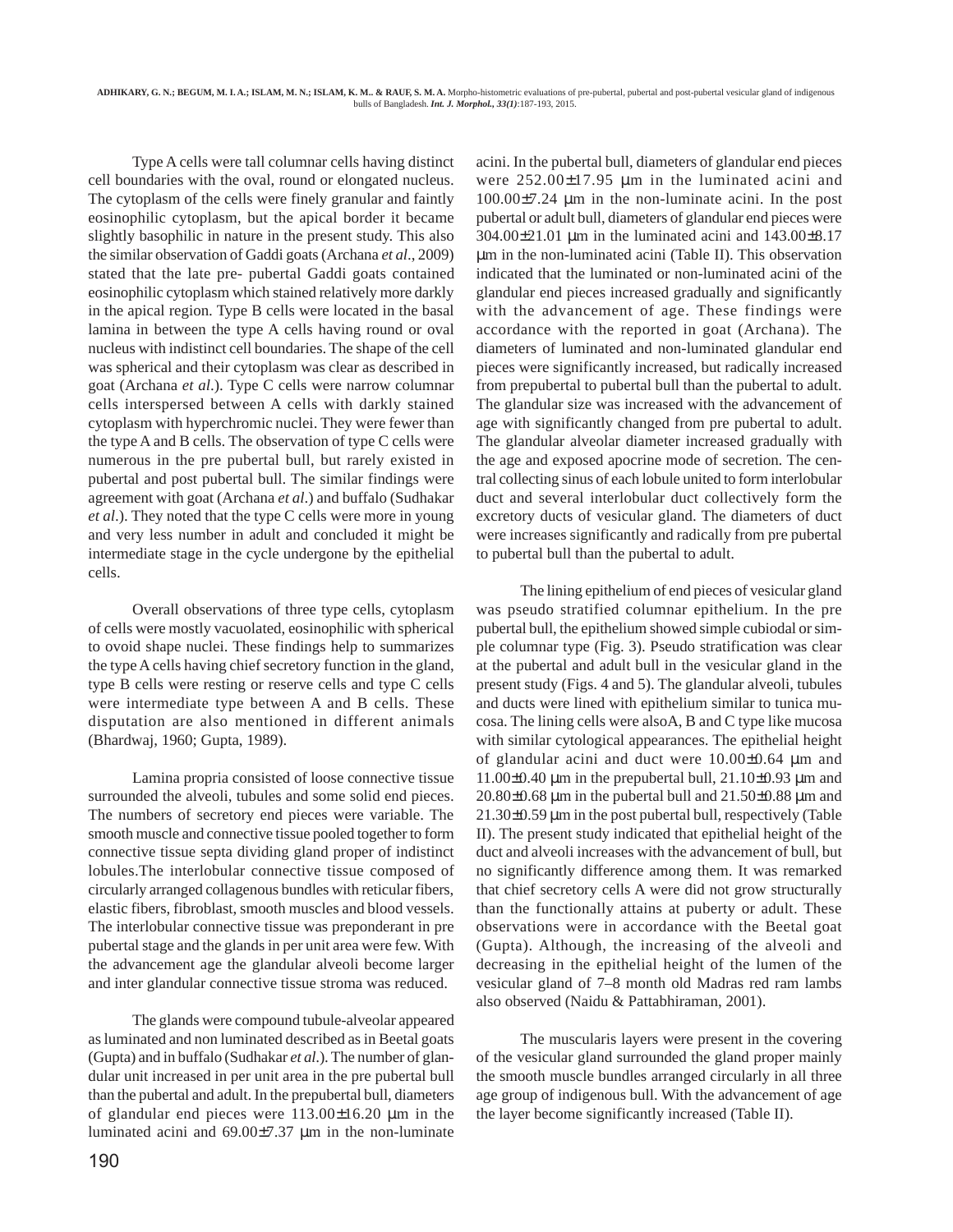ADHIKARY, G. N.; BEGUM, M. I.A.; ISLAM, M. N.; ISLAM, K. M.. & RAUF, S. M. A. Morpho-histometric evaluations of pre-pubertal, pubertal and post-pubertal vesicular gland of indigenous<br>bulls of Bangladesh. Int. J. Morphol.,



Fig. 3. Vesicular gland showing loose connective tissue septa (CT), secretory alveoli (A) with secretion, thick arrowhead pseudostratified epithelium showing type A cells and thin arrowhead basal cells of pre-pubertal bull. HE x40.



Fig. 4. Vesicular gland showing loose connective tissue septa (CT), secretory alveoli (A) with secretion, thick arrowhead pseudostratified epithelium showing type A cells of pubertal bull. HE x40.



Fig. 5. Vesicular gland showing loose connective tissue septa (CT), secretory alveoli (A) with secretion, thick arrowhead pseudostratified epithelium showing type A cells and thin arrowhead basal cells of post pubertal bull. HE x40.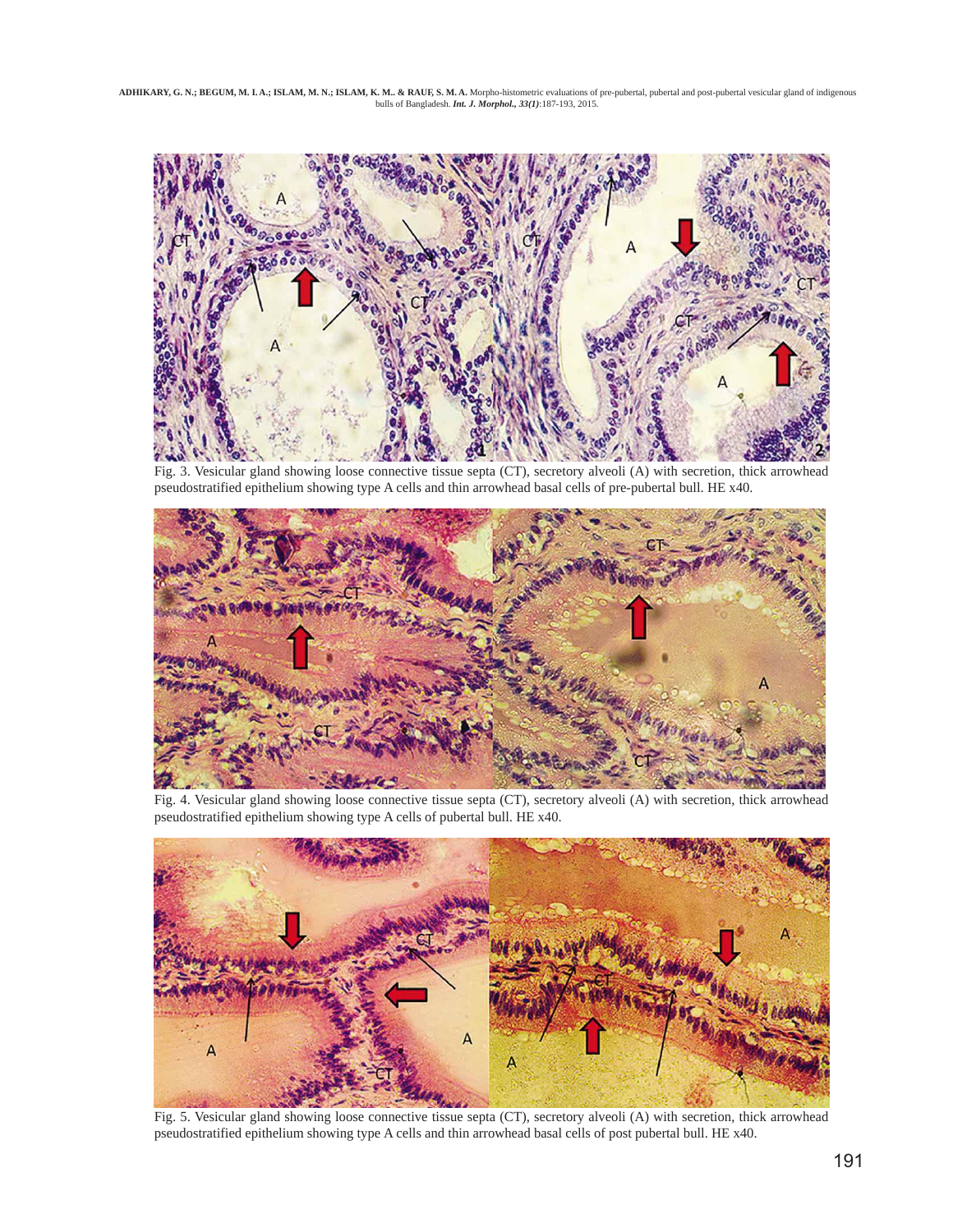| S1n | Parameters $(\mu m)$               | Pre pubertal                   | <b>Pubertal</b>                | Post pubertal<br>701.00±22.49** |  |  |  |  |
|-----|------------------------------------|--------------------------------|--------------------------------|---------------------------------|--|--|--|--|
|     | Thicknesses of tunica adventitia   | 431.50±22.15**                 | 514.00±36.20**                 |                                 |  |  |  |  |
| 2   | Thicknesses of tunica muscularis   | $463.00 \pm 20.12**$           | 659.00±15.27**                 | 693.00±8.69**                   |  |  |  |  |
| 3   | Thicknesses of interstitial tissue | $219.00 \pm 22.64$ **          | $118.00 \pm 17.95**$           | 70.00±8.68**                    |  |  |  |  |
| 4   | Glandular end pieces               |                                |                                |                                 |  |  |  |  |
|     | a) Diameter of luminated acini     | 113.00±16.20**                 | 252.00±17.95**                 | 304.00±12.22**                  |  |  |  |  |
|     | b) Diameter of non uminated acini  | 69.00±7.37**                   | 100.00±7.24**                  | 143.00±8.17**                   |  |  |  |  |
|     | c) Epithelial height               | $10.00 \pm 0.64$ <sup>NS</sup> | $21.10\pm0.93^{NS}$            | $21.50 \pm 0.88$ <sup>NS</sup>  |  |  |  |  |
|     | Duct.                              |                                |                                |                                 |  |  |  |  |
|     | a) Diameter of duct                | $76.50 \pm 2.67$ **            | 149.00±19.41**                 | 179.00±20.90**                  |  |  |  |  |
|     | b) Epithelial height               | $11.00 \pm 0.40$ <sup>S</sup>  | $20.80 \pm 0.68$ <sup>NS</sup> | $21.30\pm0.598$                 |  |  |  |  |

Table II. Microscopic measurement of various component of vesicular gland (Mean±SE) in indigenous bull of different age group  $(n-24)$ .

Asterisk (\*) indicates significant difference (\*p<0.05, \*\*p<0.01 and NS= non significant)

The tunica adventitia composed collagenous connective tissue consisting of collagen, reticular and elastic fibers as described in goat (Gupta) and Buffalo (Sudhakar *et al*.). The many blood vessels, nerve fibers and autonomic ganglions were observed in the tunica adventitia as in man (Glenister, 1976). The histometric data of tunica adventitia showed that the continuous and progressive and significantly increased from prepubertal to adult stage of bull in the present study. Tunica albuginea was increased with the advancement of age described in buffalo (Sudhakar *et al*.). Tunica muscularis was similar trend except when the data on interstitial tissue was considered from prepubertal to pubertal and then adult stage. The notable changes were seen from the prepubertal to pubertal stage than between pubertal to adult stage. It was help to conclude that tunica adventitia and muscularis grew with the advancement of age while the interstitial tissue shrunk correspondingly. In the growth of the capsule, interlobular septa and in the interstitial tissue of the vesicular gland were similar trend as reported Beetal goats (Gupta) and ram (Singh *et al*.).

The gross and histometric parameters of vesicular gland with regard to different stages of indigenous bull, pubertal bull was the structurally significant in developmental changes. It might be help to conclude that the pubertal bull was more functional for the production of vesicular fluid as well as maintain the semen volume of the indigenous bull. Adult bulls represented as the structurally mature and the changes were significant but slower than the puberty indicated functional status become sluggish at maturity and decreased at older. So the suggestion for breeding bull was more reliable in pubertal to become adult indigenous bull through this revision of the glandular parameters.

**ACKNOWLEDGEMENTS**. The first author cordially acknowledges the faculty and staff of the Department of Anatomy & Histology, Sylhet Agricultural University, Bangladesh for their assistance during his partial doctoral research work.

**ADHIKARY, G. N.; BEGUM, M. I. A.; ISLAM, M. N.; IS-LAM, K. M. & RAUF, S. M. A.** Evaluaciones morfohistométricas de la glándula vesicular prepuberal, puberal y postpuberal de bovinos nativos de bangladesh. *Int. J. Morphol., 33(1)*:187-193, 2015.

**RESUMEN:** El presente estudio tuvo como propósito evaluar los parámetros macroscópicos e histométricos de las glándulas vesiculares de toros autóctonos. Veinticuatro toros fueron seleccionados en el mercado local y agrupados según la edad en: grupo prepuberal  $A \leq 1$  año; n=4), grupo puberal B (1.5–2,5 años; n=16) y postpuberal o adulto C (por sobre 3 años; n=8). Se registró el peso, longitud (antero-posterior), ancho (latero-medial) y espesor (dorso-ventral) de las glándulas vesiculares izquierda y derecha por separado, después de sacrificado cada animal. Las glándulas vesiculares izquierda y derecha presentaron diferencia significativa (P<0,01) en cuanto al peso y longitud en cada grupo. Las glándulas vesiculares izquierdas fueron ligeramente mayores en relación a la derecha en todos los parámetros. Los lóbulos de la glándula mostraron una mucosa plegada, cubierta con epitelio columnar pseudoestratificado. Se identificaron tres tipos de células en el epitelio, conteniendo células de tipo A, B y C. Las células de tipo A eran células columnares altas con núcleos ovalados, redondos o alargados. Las células de tipo B se localizaron en la lámina basal, presentando un núcleo redondo o oval con límites celulares indistintos. Las células de tipo C eran células columnares estrechas intercaladas entre las células de tipo A, presentando un citoplasma oscuro. La lámina propia estaba constituida por tejido conectivo laxo, rodeada de alvéolos, túbulos y algunas piezas terminales sólidas. El número de extremos de secreción fue variable. El diámetro de los acinos con luz y sin luz de las piezas terminales y conductos glandulares aumentaron de manera gradual y significativa con el avance de la edad (P<0,01). La altura del epitelio del conducto y alvéolos aumentó con el avance de la edad, pero sin diferencias significativas entre ellos. Las túnicas adventicia y muscular aumentaron con el avance de la edad, mientras que el tejido intersticial se retrajo de manera proporcional. A partir de todos los parámetros analizados, se puede concluir que las glándulas vesiculares de los toros del grupo puberal fueron las más funcionales.

**PALABRAS CLAVE: Glándula vesicular; Toro autóctono; Histometría.**